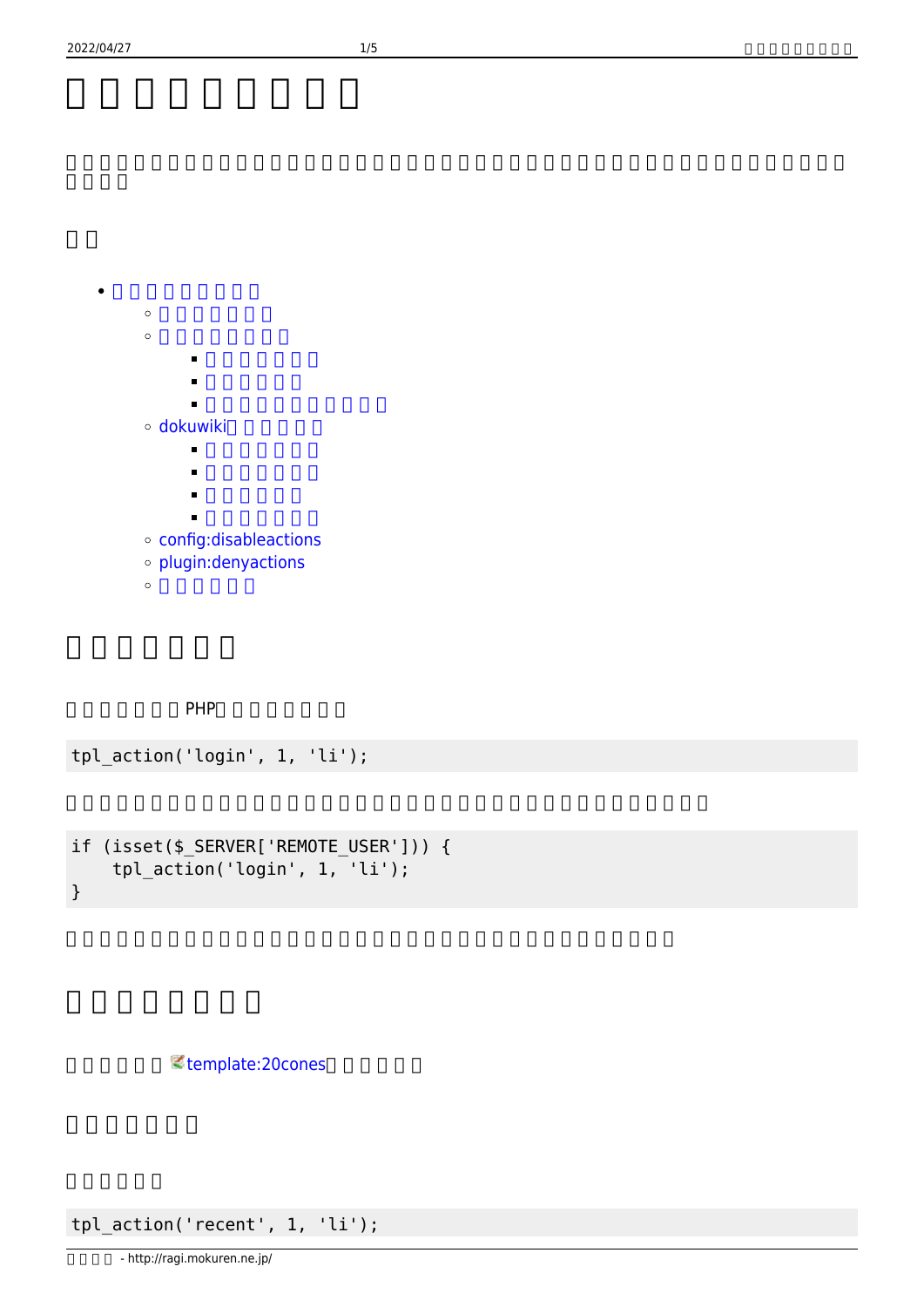```
tpl_action('media', 1, 'li');
tpl_action('index', 1, 'li');
```

```
if (isset($_SERVER['REMOTE_USER'])) {
     tpl_action('recent', 1, 'li');
     tpl_action('media', 1, 'li');
    tpl_action('index', 1, 'li');
}
```

```
<div class="mobileTools">
     <?php tpl_actiondropdown($lang['tools']); ?>
\langlediv>
```

```
<div class="mobileTools">
    <?php if (isset($_SERVER['REMOTE_USER']))
tpl actiondropdown($lang['tools']); ?>
</div>
```

```
\text{sdata} = \text{array}(
    'view' => 'main',
     'items' => array(
        'edit' \Rightarrow tpl action('edit', 1, 'li', 1, '<span>',
'</span>'),
        'revert' => tpl action('revert', 1, 'li', 1, '<span>',
'</span>'),
         'revisions' => tpl_action('revisions', 1, 'li', 1, '<span>',
'</span>'),
        'backlink' => tpl action('backlink', 1, 'li', 1, '<span>',
'</span>'),
         'subscribe' => tpl_action('subscribe', 1, 'li', 1, '<span>',
'</span>'),
        'top' \Rightarrow tpl_action('top', 1, 'li', 1, '<span>',
'</span>')
    )
);
```
## if (isset(\$\_SERVER['REMOTE\_USER'])) {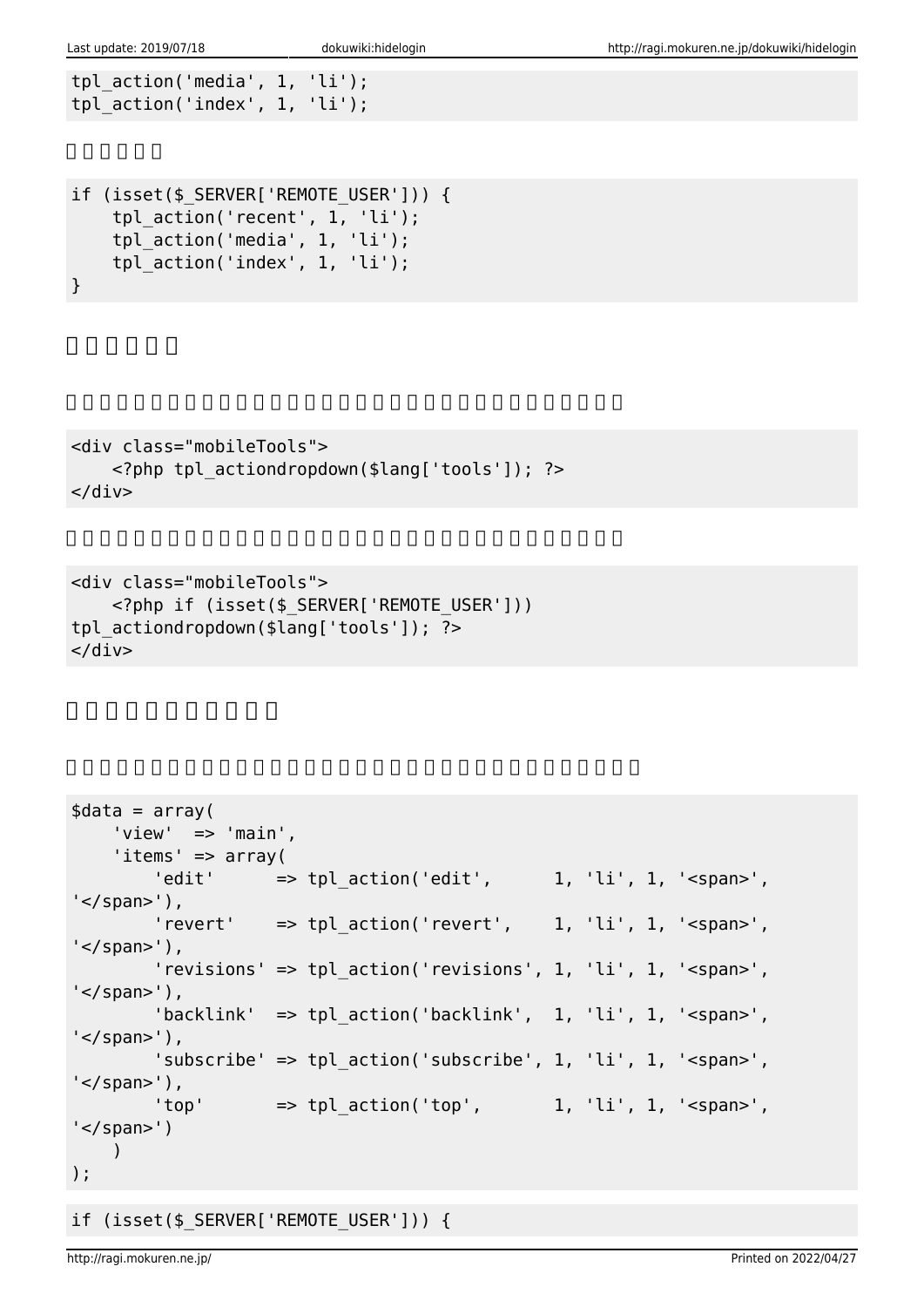```
\text{sdata} = \text{array}(
         'view' \Rightarrow 'main',
         'items' \Rightarrow array(
             'edit' \Rightarrow tpl action('edit', \qquad 1, 'li', 1, '<span>',
'</span>'),
             'revert' => tpl\_action('revert', 1, 'li', 1, '<span>'','</span>'),
              'revisions' => tpl_action('revisions', 1, 'li', 1, '<span>',
'</span>'),
             'backlink' => tpl action('backlink', 1, 'li', 1, '<span>',
'</span>'),
             'subscribe' => tpl action('subscribe', 1, 'li', 1, '<span>',
'</span>'),
             'top' \Rightarrow tpl action('top', 1, 'li', 1, '<span>',
'</span>')
        )
     );
} else {
    \text{4}data = array(
         'view' => 'main',
         'items' \Rightarrow array(
              'backlink' => tpl_action('backlink', 1, 'li', 1, '<span>',
'</span>'),
             'top' \Rightarrow tpl action('top', 1, 'li', 1, '<span>',
'</span>')
       \rightarrow );
}
```
## **dokuwikiテンプレート**

 $\prec$  [template:dokuwiki](https://www.dokuwiki.org/template%3Adokuwiki)

tpl  $header.php, 41$ 

```
if (!empty($_SERVER['REMOTE_USER'])) {
     echo '<li class="user">';
    tpl userinfo(); /* 'Logged in as ...' */echo \ensuremath{′}\xspace </li>\ensuremath{′}\xspace ;
}
echo (new \dokuwiki\Menu\UserMenu())->getListItems('action ');
if (!empty($ SERVER['REMOTE USER'])) {
     echo '<li class="user">';
    tpl userinfo(); /* 'Logged in as ...' */ echo '</li>';
```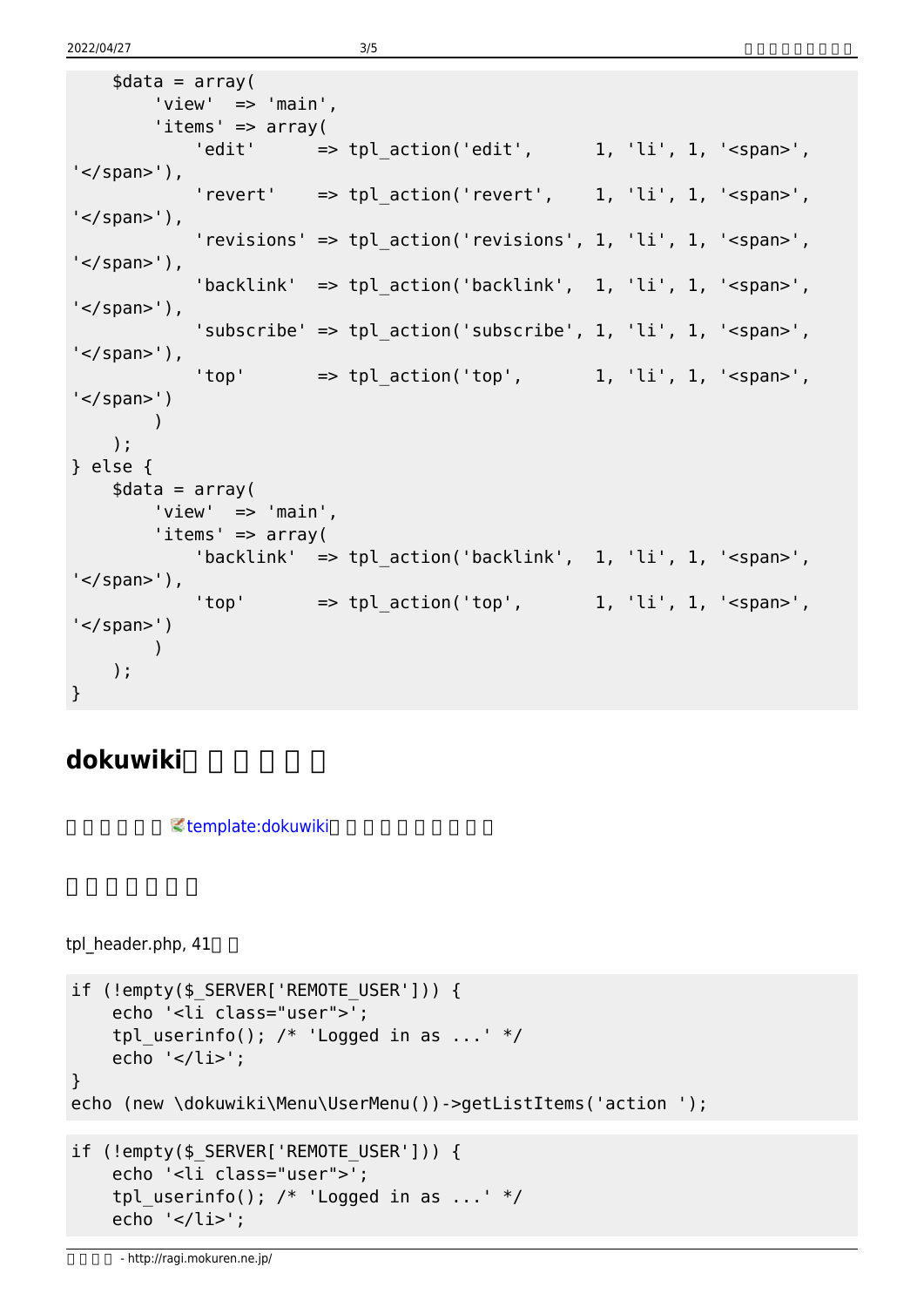echo (new \dokuwiki\Menu\UserMenu())->qetListItems('action ');

}

tpl header.php, 63

<?php echo (new \dokuwiki\Menu\SiteMenu())->getListItems('action ', false); ?>

```
<?php if (isset($_SERVER['REMOTE_USER']))
    echo (new \dokuwiki\Menu\SiteMenu())->getListItems('action ', false); ?>
```
tpl\_hader.php, 60

<?php echo (new \dokuwiki\Menu\MobileMenu())->getDropdown(\$lang['tools']); ?>

```
<?php if (isset($_SERVER['REMOTE_USER']))
    echo (new \dokuwiki\Menu\MobileMenu())->getDropdown($lang['tools']); ?>
```
main.php, 76

```
<?php echo (new \dokuwiki\Menu\PageMenu())->getListItems(); ?>
<?php if (isset($_SERVER['REMOTE_USER']))
        echo (new \dokuwiki\Menu\PageMenu())->getListItems();
       else
        echo (new \dokuwiki\Menu\RestrictedPageMenu())->getListItems(); ?>
inc/Menu/MobileMenu.php RestrictedMobileMenu.php
<?php
namespace dokuwiki\Menu;
/**
```

```
 * Class PageMenu
 *
 * Actions manipulating the current page. Shown as a floating menu in the
dokuwiki template
 */
class RestrictedPageMenu extends AbstractMenu {
```